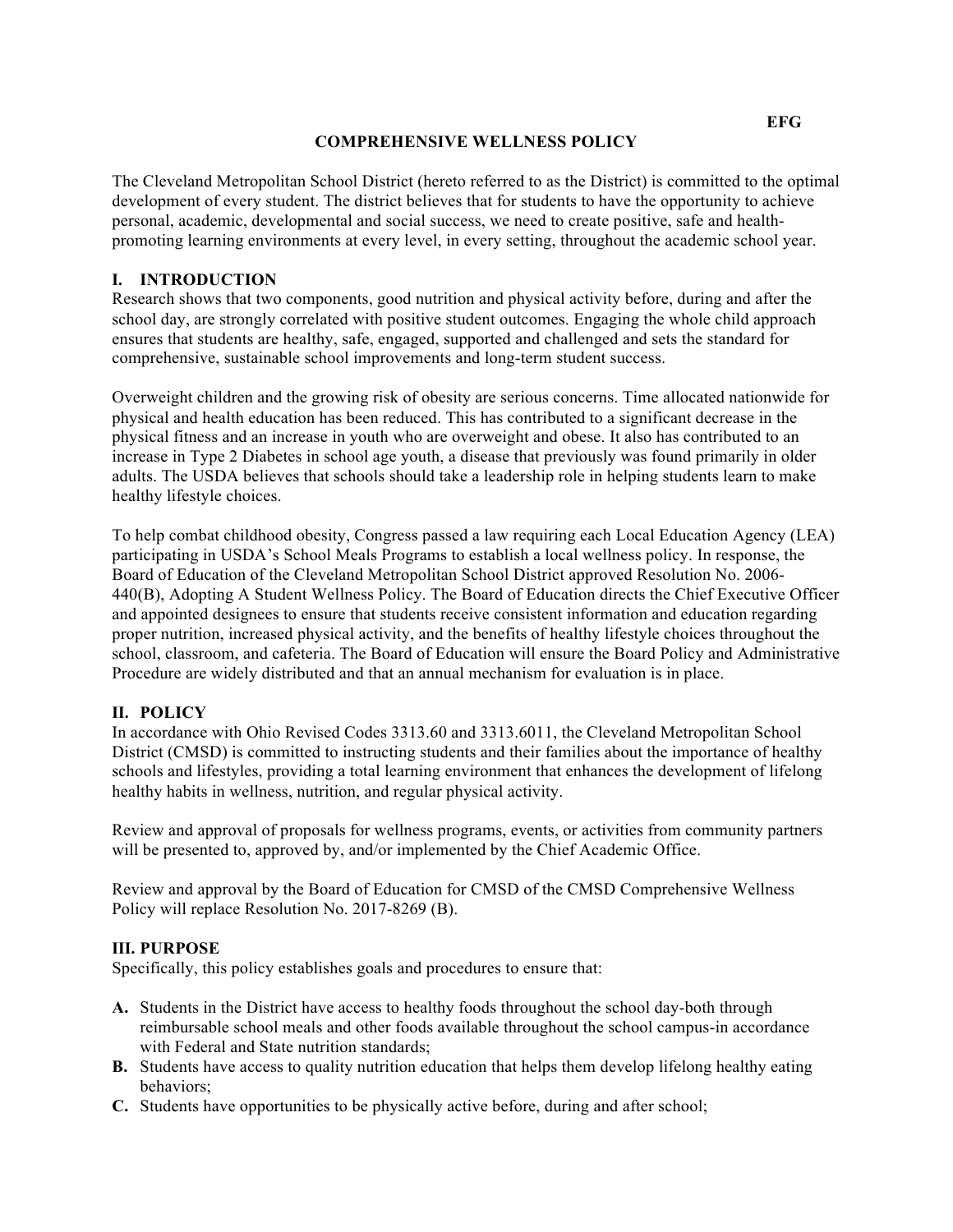- **D.** Schools engage in nutrition and physical activity promotion and other activities that promote student wellness;
- **E.** School staff are encouraged and supported to practice healthy nutrition and physical activity behaviors in and out of school;
- **F.** The community is engaged in supporting the work of the District in creating continuity between school and other settings for students and staff to practice lifelong health habits; and
- **G.** The District establishes and maintains an infrastructure for management, oversight, implementation, communication about and monitoring of the policy and its established goals and objectives.
- **H.** This policy applies to all students, staff and schools in the District. Specific measurable goals and outcomes are identified within each section below.

## **IV. DEFINITIONS**

- **A. Comprehensive Health and Nutrition Education Instruction ("Health Education")**  A planned sequential curriculum that addresses and contributes to the enhancement of physical, nutritional, emotional, and social dimensions of health; develops health knowledge, attitudes, and skills as it relates to the development of the student.
- **B. Whole School, Whole Community, Whole Child (WSCC) model Coordinated School Health Program and Instruction** – The WSCC model consists of ten interactive components. The components are Health Education, Curriculum and Instruction, Nutrition Environment and Services, Employee Wellness, Social and Emotional School Climate and culture, Physical Environment, Health Services, Counseling, Psychological and Social Services, Community Involvement, Family Engagement and Physical Education and Physical Activity.
- **C. Curriculum**  (See "Standard Based Curriculum")
- **D. District Wellness Council**  The District Wellness Council (DWC) will represent all school levels (elementary and secondary schools) and include (to the extent possible), but not be limited to : parents and caregivers; students; representatives of the school nutrition program (e.g.; school nutrition director); physical education teachers; health education teachers, school health professionals (e.g., health education teachers, school health services staff (e.g., nurses, physicians, dentists, health educators and other allied health personnel who provide school health services), and mental health and social services staff (e.g., school counselors, psychologists, social workers, or psychiatrists); school administrators (e.g., CEO/Superintendent, principal, assistant principal), school board members; health professionals (e.g., dieticians, doctors, nurses, dentists); and the general public.

 When possible, membership will also include Supplemental Nutrition Assistance Program Education Coordinators (SNAP-Ed). To the extent possible, the DWC will include representatives from each school building and engaged community partners which represent the ten components of the Whole School, Whole Community Whole Child model.

 These individuals are dedicated to the health and well-being of all stakeholders, while influencing student academic achievement. The DWC will meet a minimum of four times per academic year to establish goals for and oversee school health and safety policies and programs, including development, implementation and periodic review and update of this district-level wellness policy.

- **E. Food & Child Nutrition Services ("FCNS")**  The CMSD Department responsible for administering the National Breakfast Program, National School Lunch Program, Fresh Fruit and Vegetable Program, After School Care Snack Program, After School Supper Program, Summer Feeding Program and an a la carte program according to all applicable Federal and State guidelines and regulations. FCNS also provides catering services for school/district-related functions and responsible for providing opportunities for families and community stakeholders to provide feedback regarding CMSD nutrition programs.
- **F. Foods of Minimal Nutritional Value ("FMNV")**  Specified foods identified by the Secretary of the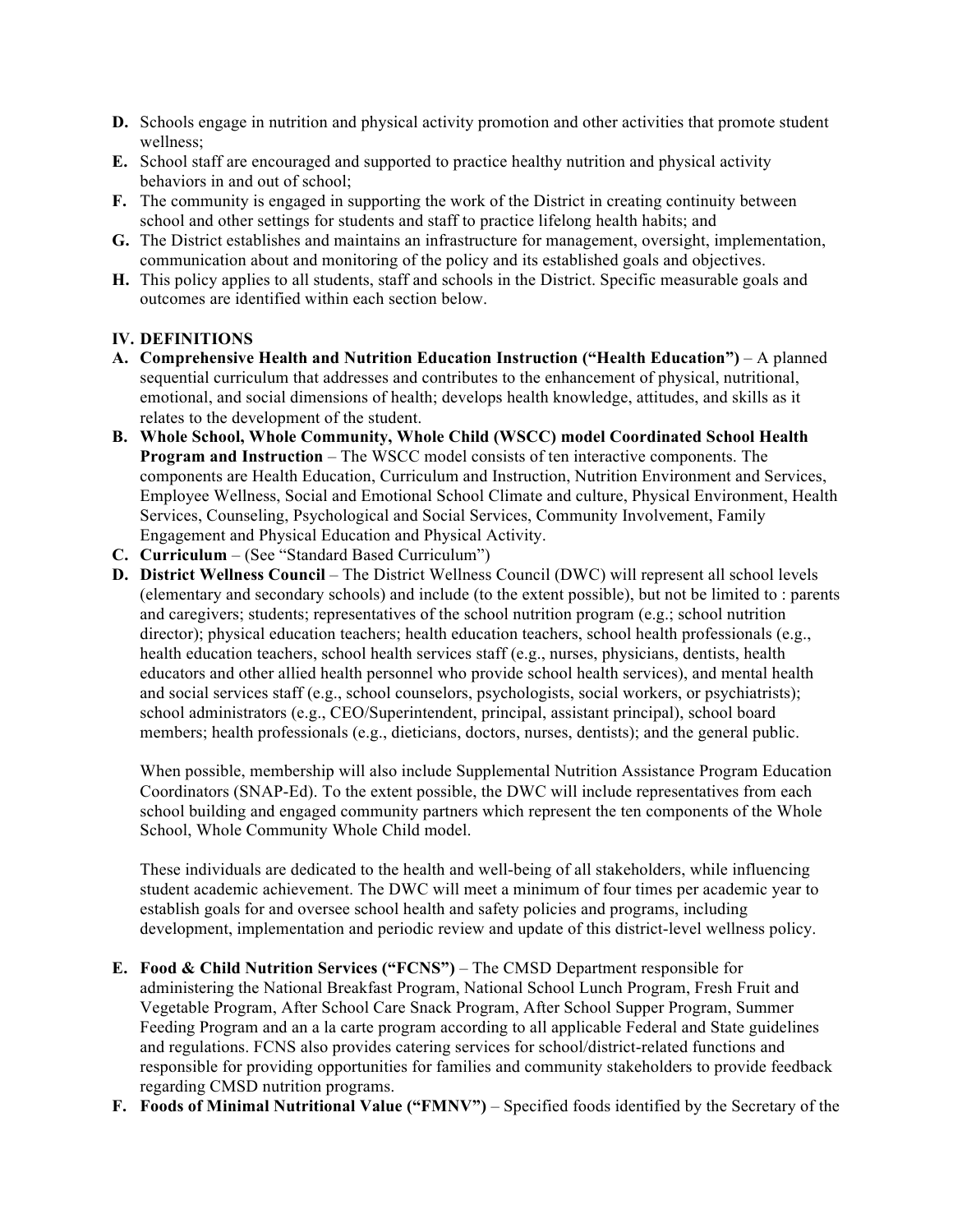USDA: soda water (carbonated beverage); fruit drinks and water ices (with less than 10 percent fruit or fruit juices); chewing gum; jellies and gums; marshmallow; fondant; licorice; spun candy; hard candies and candy-coated popcorn.

- **G. Healthy and Safe Environment**  A physically and psychologically safe school climate with a positive culture that is designed to promote the maximum health and safety of all students.
- **H. Interscholastic Athletics and Student Activities Office**  This Department provides opportunities for the physical, social and emotional development of students through athletic and extra-curricular activities. The department governs the district-wide administration of a diverse selection of activities baseball, basketball, bowling, cross-country, football, golf, soccer, softball, swimming, track and volleyball; seventh and eighth grade - basketball, soccer, track and volleyball; and for grades six through twelve- chess, cheerleader, hi-stepper, military drill, powerlifting, and intramural and that promote an appreciation for an active academic career in the following areas: high schoolextramural programing.
- **I. Social Emotional Learning ("SEL")**  An important component of CMSD's broader strategic plan. It is designed to address the conditions for learning, so all students are academically and socially equipped to succeed. The department supports the use of evidence-based programs and best practices supportive and orderly schools. to ensure that all human resources in a child's school community function together to provide safe,
- **J.** Nursing Nurses ensure access to healthcare and try to identify and manage barriers to student education by providing emergency care, education, prevention, referrals, and management of acute and chronic health problems. Serving as an educational resource to students, staff and the community.
- **K. Nutrition Education Instruction**  A component of the comprehensive school health education program which teaches knowledge and skills related to nutrition and physical activity. (See "Comprehensive Health Education Instruction.")
- **L. Obesity**  Body Mass Index (BMI) in excess of 30 percent acceptable body weight.
- **M. Physical Activity**  Any bodily movement produced by skeletal muscles that result in an expenditure of energy. Brain Breaks are opportunities to provide short (3-5 minute) physical activity breaks to students during and between classroom times. These physical activity breaks will complement, not substitute, for physical education class, recess, and class transition periods.
- **N. Physical Education Instruction**  A planned sequential curriculum that teaches skills, knowledge, and attitudes that are needed to establish and lead a physically active life.
- **O. Recess**  periods within the school day for physical activity and play. Recess will compliment, NOT substitute physical education class. All elementary schools will offer at least 20 minutes of recess on all or most days during the school year. Indoor recess will promote physical activity for students to Lunch will follow the recess period to better support learning and healthy eating. the extent practicable. Outdoor recess will be offered when weather is feasible for outdoor play.
- **P. Responsible Sexual Behavior (RSB)**  The CMSD Responsible Sexual Behavior Department ensures that students in Kindergarten through 12th grade reach their highest potential for physical, emotional, mental and social health. Through curriculum implemented consistently and to fidelity, CMSD strives to teach age-appropriate, medically accurate reproductive health and sexuality education, emphasizing the promotion of abstinence, delaying sexual initiation, preventing teenage students. Strategies will be implemented to support all students, regardless of gender, race, disability, sexual orientation, gender identity and gender expression. The District elected to have this component pregnancy and the transmission of sexually transmitted infections and HIV/AIDS among adolescent taught within the physical education curriculum in 2007.
- **Q. Safe Routes to School**  CMSD's Safe Routes to School program enables and encourages students in grades K-8 to safely walk or bicycle to and from school. To enhance this opportunity for physical activity, the District will support efforts to increase walking and bicycling to and from school, strategies to make walking and biking safe and fun. including implementing education, encouragement, engineering, enforcement, and evaluation
- **R. School Wellness Council**  an action-oriented school-based advisory group that focuses on the health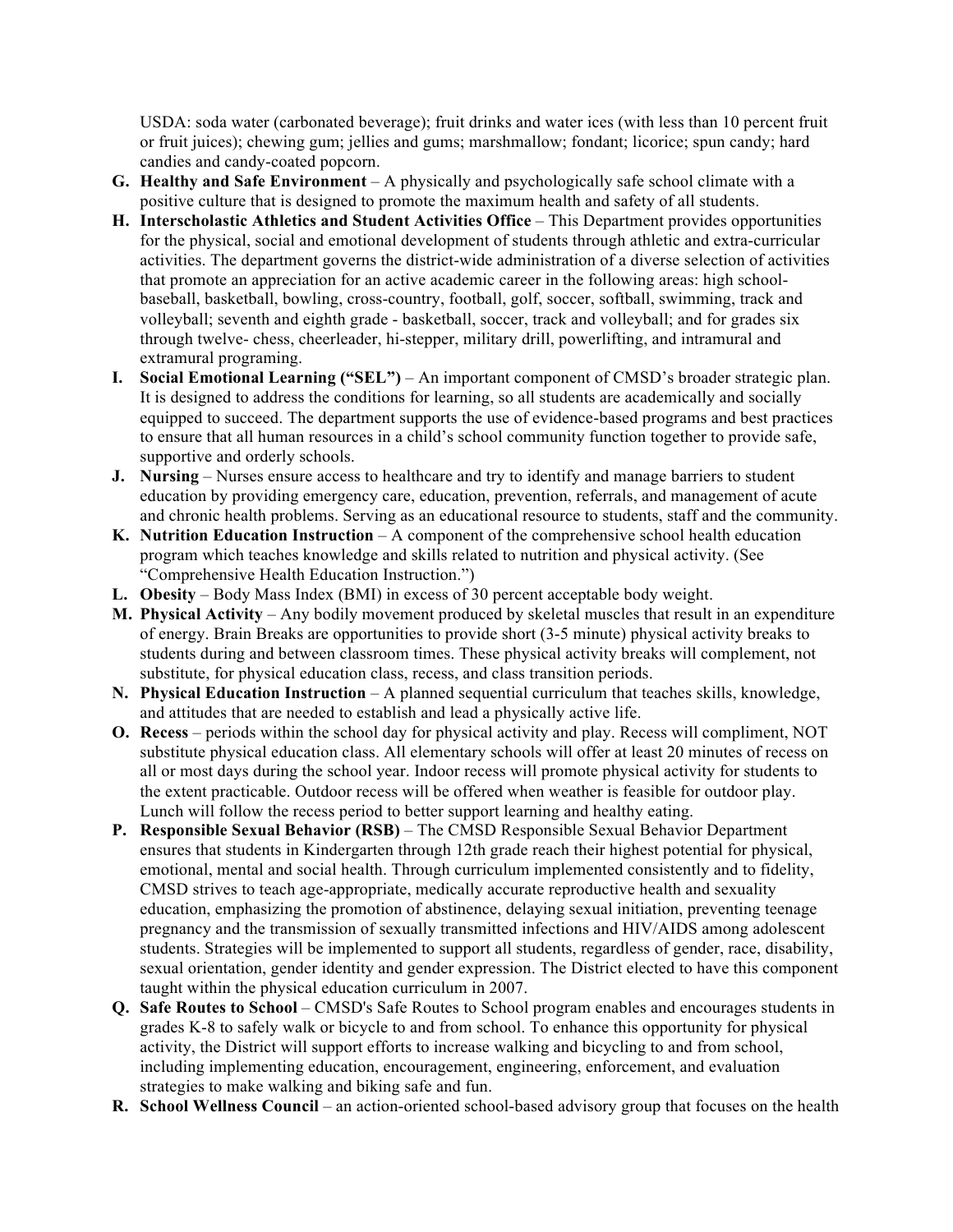and well-being of students, staff, and families in a school community. The school wellness council implements the District wellness policy and leads other health-related initiatives.

- **S. School Wellness Plan**  A school-based plan that mirrors the District's Wellness Plan, allowing implementation and maintenance at the school level.
- **T. School Health Advisory Council (SHAC)**  A School Health Advisory Council is an on-going advisory group composed primarily of individuals selected from segments of the community. The group acts collectively in providing advice to the school district about coordinated school health    programming and its impact on student health and learning. The SHAC is a subgroup of the DWC that advises the RSB program.
- **U. School Health Services**  Services provided for students to appraise, protect, and promote health and health education. These services include but are not limited to prevention and control of communicable disease; provision of emergency care for illness and injury; administration of medication; and the evaluation of the school facility/environment for safe and sanitary conditions. Health services are provided by professional school nurses.
- **V. Standard-Based Curriculum**  The prescribed programs and courses that state what students should know and be able to do, how they will meet learning objectives, and how they will be assessed. All programs and courses introduced or implemented for instruction will align with District, State and National requirements.
- W. Tobacco For the purpose of this policy "tobacco" is defined to include spit and spit-less tobacco, chewing tobacco, snuff and all lighted or unlighted cigarette, cigar, pipe, clove cigarette or other smoking products.
- **X. USDA**  United States Department of Agriculture.
- **Y. Wellness**  an active process of becoming aware of and practicing healthy habits to attain better physical, mental, and social well-being.

### **V. PROCEDURES:**

- **A. Physical Activity**  Children and adolescents should participate in 60 minutes of physical activity every day. A substantial percentage of students' physical activity can be provided through a comprehensive, school-based physical activity program (CSPAP). A CSPAP reflects strong coordination and synergy across all of the components: quality physical education as the foundation; physical activity before, during and after school; staff involvement and family and community engagement, and the District is committed to providing these opportunities. Schools will ensure that education (addressed in "Physical Education" subsection). these varied physical activity opportunities are in addition to, and not as a substitute for, physical
	- 1. Classroom Physical Activity Breaks (Elementary and Secondary)
		- a. The District recognizes that students are more attentive and readier to learn if provided with periodic breaks when they can be physically active or stretch. Thus, the District will encourage and support building principals to provide students with opportunities to be active or to stretch throughout the day on all or most days during a typical school week. The District supports and encourages teachers to provide short (3-5 minute) physical activity breaks to students during and between classroom times. These physical activity breaks will complement, not substitute, r physical education class, recess, and class resources, tools, and technology with ideas for classroom physical activity breaks. Elementary and secondary physical activity resources and ideas are available through the Alliance for a Healthier Generation. All schools in the District are encouraged to participate in the Alliance for a Healthier Generation's Healthy Schools Program and follow the best practices, in order to successfully address all CSPAP components. transition periods. The District will provide physical activity resources and links to
		- b. Physical activity during the school day (including but not limited to recess, classroom physical activity breaks or physical education) will not be used as punishment or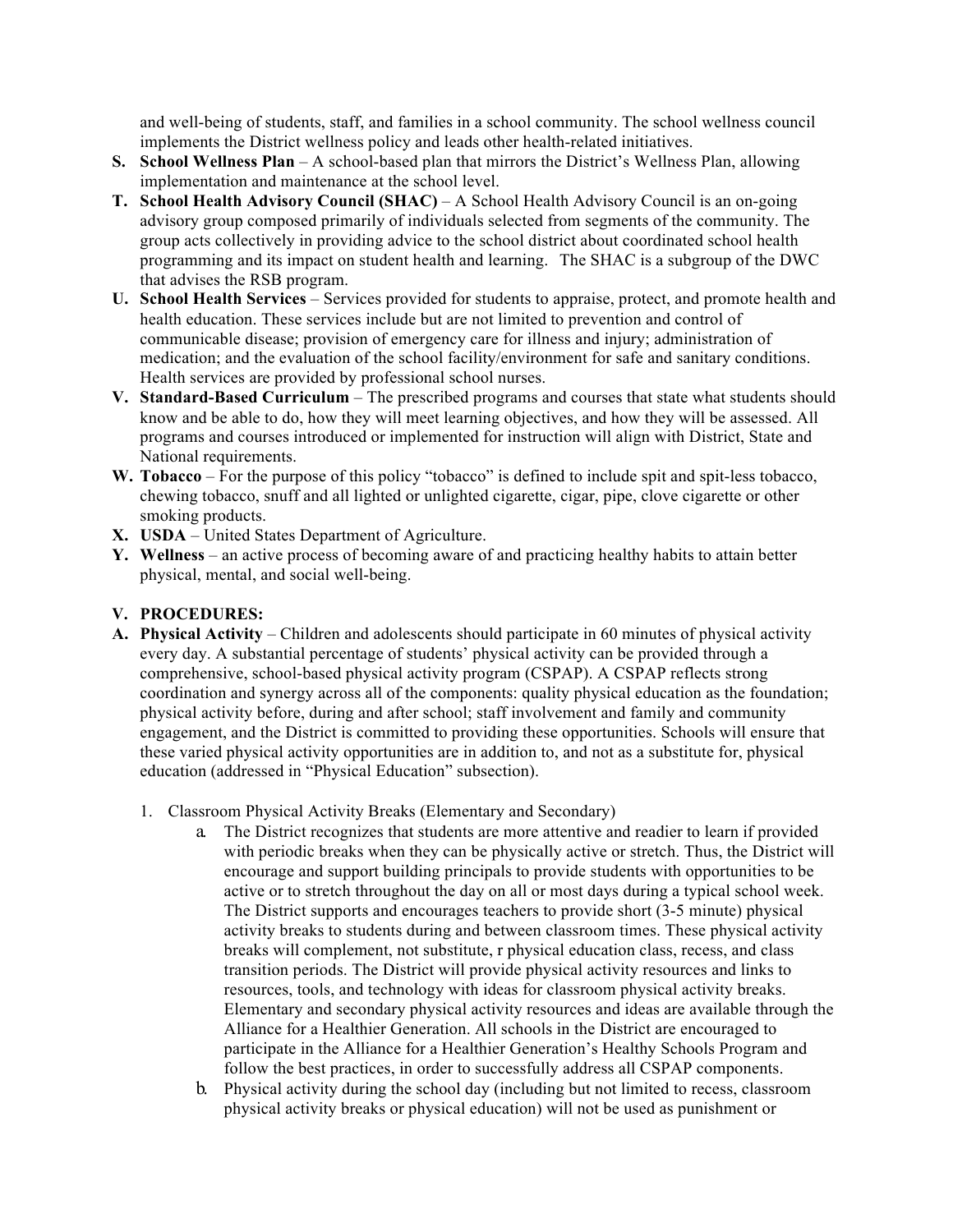withheld as punishment for any reason. This does not include participation on sports other school staff with a list of alternatives for using or withholding physical activity as teams that have specific academic requirements. The District will provide teachers and punishment.

- c. To the extent practicable, the District will ensure that its grounds and facilities are a safe physical activity environment for students, staff and families. The District will conduct necessary inspections and repairs.
- 2. The Chief Academic Officer and designee(s) in conjunction with each elementary principal will support efforts and opportunities for daily physical activity lasting at least 20 minutes for all elementary children.
- 3. The Director of Academic Electives and Wellness shall collaborate with the Family and Community Engagement department to provide a bank of physical activity resources for sharing information with families and community to positively impact health.
- 4. Safe Routes to School: CMSD's Safe Routes to School program enables and encourages students in grades K-8 to safely walk or bicycle to and from school. To enhance this opportunity for physical activity, the District will support efforts to increase walking and bicycling to and from school, e.g., designating safe or preferred routes to school; promoting the safe routes program and activities; providing students with instruction on walking/bicycling safety; using crossing guards; and using crosswalks on streets leading to schools.

### **B. Physical Education Instruction**

- 1. The Chief Academic Officer and designee(s) will ensure that a comprehensive, sequential physical education and responsible sexual behavior program will be taught at each school by a licensed physical and health education teacher and that the time allotted for physical education is consistent with state standards.
	- a. The physical education curriculum will promote the benefits of a physically active as incorporate essential health education concepts. lifestyle and will help students develop skills to engage in lifelong healthy habits, as well
	- b. All students will be provided equal opportunity to participate in physical education classes. The District will make appropriate accommodations to allow for equitable participation for all students and will adapt physical education classes and equipment, as necessary.
	- c. The District physical education program will promote student physical fitness through Program or the Ohio Department of Education's Physical Education Assessments) and will use criterion-based reporting for each student. individualized fitness and activity assessments (via the Presidential Youth Fitness
	- d. The Director of Academic Electives and Wellness will provide a minimum of two District- wide professional development opportunities per the union contract for all Physical Education Teachers.
- 2. The Chief Academic Officer and designee(s) shall ensure that physical education and RSB instruction is reflected within the District's Scope and Sequence.
- 3. The Chief Academic Office will expect physical and health education teachers to implement all CMSD collaborated and approved programs, events, or experiences from external partners.
- 4. The Chief Academic Office will promote and support the Ohio Department of Education's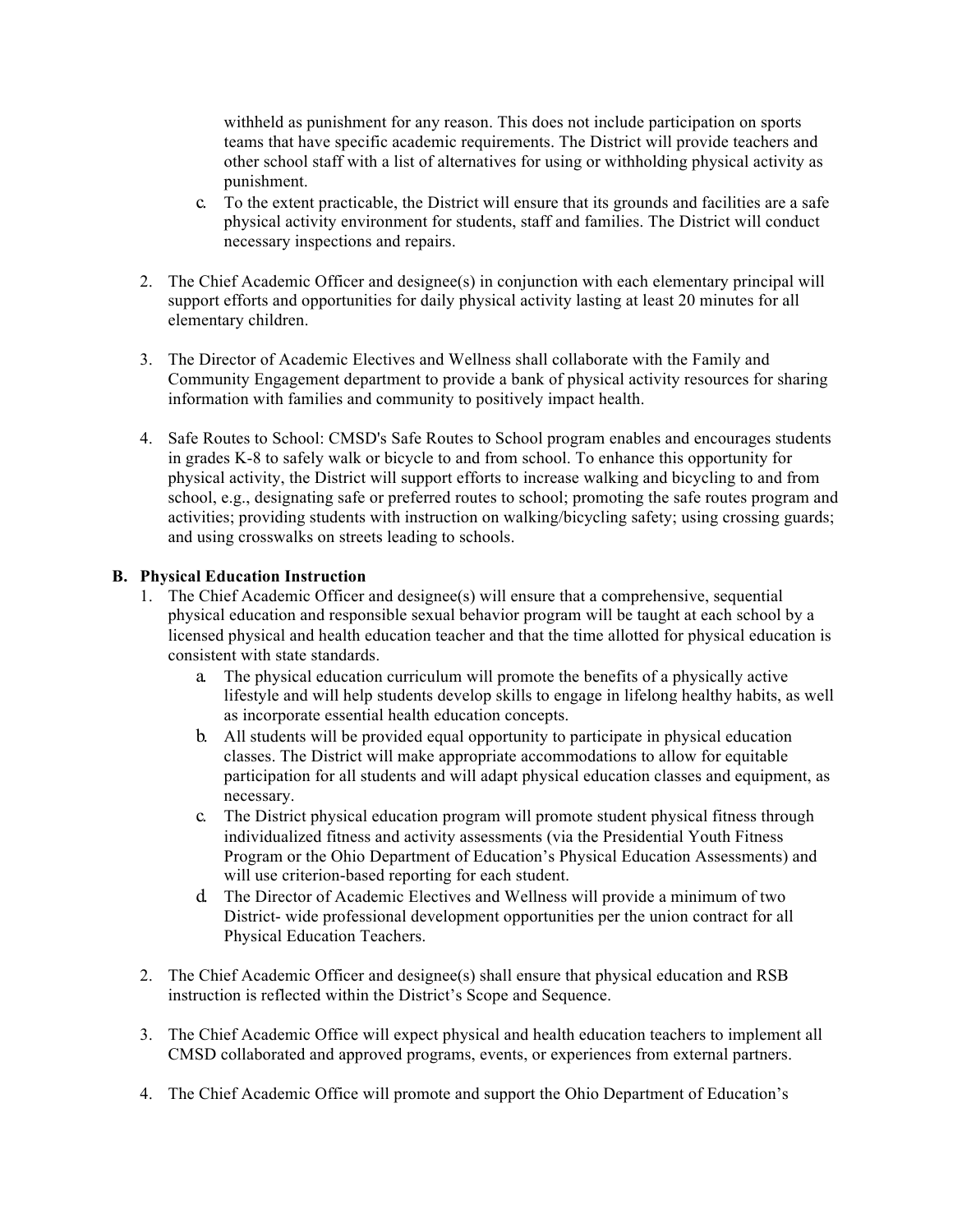Formal Physical Education required Assessment for School Districts. A variety of physical education/activity professional development opportunities will be available for all District staff to enhance personal and professional growth while striving to achieve greater student success. All physical education teachers in District have access to attend a minimum of one content specific professional development per year.

- 5. At his or her discretion, the Chief Academic Officer and designee(s) may provide professional development for integration of subject content.
- 6. The Deputy Chief of Talent Department will ensure that health and physical education teachers are qualified through certification or licensure and professional development.
- 7. Principals shall ensure that physical education instruction is listed on their master schedule and taught to their students. Students will be moderately to vigorously active for at least 50% of class time during most or all physical education class sessions.
- 8. Principals shall ensure that the Responsible Sexual Behavior curriculum is incorporated into health and physical education class sessions annually. The curriculum content shall be delivered curriculum is comprised of lessons from the following topic areas: Anatomy and Physiology, Puberty and Adolescent Development, Identity, Pregnancy and Reproduction, Sexually Transmitted Diseases and HIV, Healthy Relationships and Personal Safety. According to the National Sexuality Education Standards, these seven topic areas contain essential content and skills for effective K-12 sexuality education. All sexuality education programs emphasize that abstinence from sexual intercourse, when practiced consistently and correctly, is the only 100 percent effective method against unintended pregnancy, and sexually transmitted infections, in kindergarten through grade 12 in a developmentally and age-appropriate manner. The including HIV/AIDS.
	- a. A minimum of three RSB lessons will be taught in grades K-4, and five to six lessons will be taught in grades 5-12.
	- b. Appropriate training shall be provided for all staff members who are involved in program implementation.
	- c. Sexual health education instructors and/or principals shall submit attendance reports for all students, who received sexual health instruction within the school year, by the first Friday in May.
- 9. Principals shall ensure that physical education facilities (gymnasiums, playgrounds, fields, courts, etc.) on school grounds are safe and that the school provides a physical and social environment that encourages safe and enjoyable activity for all students, including offering opportunities for non- competitive physical activity.

## **C. Recess**

- 1. All elementary schools will offer at least 20 minutes of recess on all days during the school year (this policy may be waived on early dismissal or late arrival days). If recess if offered before lunch, schools will have appropriate hand-washing facilities and/or hand sanitizing mechanisms required to use these mechanisms before eating. Hand-washing time, as well as time to out away coats/hats/gloves, will be built into the recess transition period/timeframe before students enter located just inside/outside the cafeteria to ensure proper hygiene prior to eating and students are the cafeteria.
- 2. Outdoor recess will be offered when weather is feasible for outdoor play as determined by District guidelines. In the event that a school/District must conduct indoor recess, promotion of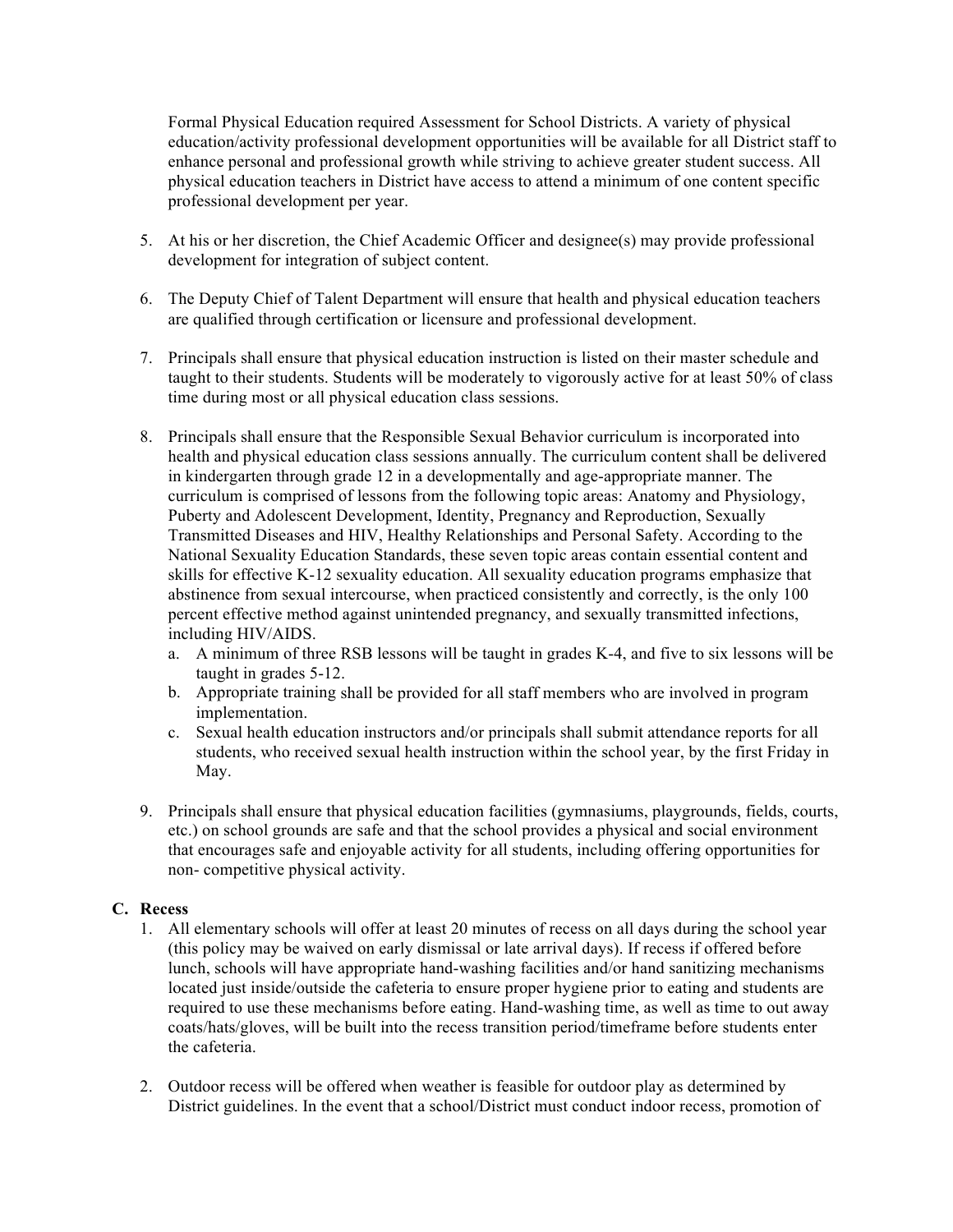physical activity for students to the extent practicable will be enforced by staff responsible/supervising recess.

 encourage students to be active and will serve as role models by being physically active alongside 3. Recess will complement, not substitute physical education class. Recess monitors or teachers will the students whenever feasible.

#### **D. Comprehensive Health and Nutrition Education Instruction ("Health Education")**

- 1. The Chief Academic Officer and designee(s) will ensure that a comprehensive, sequential health education curriculum will be taught at each school, and that the time allotted is consistent with state standards.
- 2. Health education, including nutrition education, will be aligned and implemented within the Science curriculum taught by classroom teachers in the District's Pre-Kindergarten-8 ("PreK-8") and Kindergarten-8 ("K-8") schools.
- 3. Health education, including nutrition education, will be taught in grades assigned by certified health education teachers in the District's high schools.
- 4. The Deputy Chief of Talent Department will ensure that District high school health education teachers are qualified through certification or licensure.
- 5. The Chief Academic Officer and designee(s) shall ensure that health education is reflected within the District's Scope and Sequence as follows:
	- a. PreK-8 and K-8 schools within the Science curriculum, and
	- b. High schools within the health education curriculum.
- 6. The Chief Academic Office will expect health and science education teachers to implement all CMSD collaborated and approved programs, events, or experiences from external partners, e.g., Cleveland Clinic, Children's Hunger Alliance, St. Luke's Foundation.
- 7. The Chief Academic Officer and designee(s) will ensure that the Science education teachers in grades PreK-8 and K-8 teach health education as designated by the District's Scope and Sequence.
- 8. The Chief Academic Officer and designee(s) shall ensure that health education is included on District high school master schedules and taught to students as designated by the District's Scope and Sequence.
- 9. At his or her discretion, the Chief Academic Officer and designee(s) may provide professional development for the District's high school health education curriculum and/or subject content integration for teachers identified in 5(a) above.
- 10. The Executive Director of Food and Child Nutrition Services shall be used as a resource for nutrition education.
- 11. ORC3313.6021 [Effective 9/14/2016] Instruction in cardiopulmonary resuscitation and the use of an automated external defibrillator in high schools.
	- (A) As used in this section, "psychomotor skills" means the use of hands-on practice to support cognitive learning.
	- (B) Beginning with the 2017-2018 school year, except as provided in division (E) of this section, each school operated by a school district which offers grades nine to twelve shall provide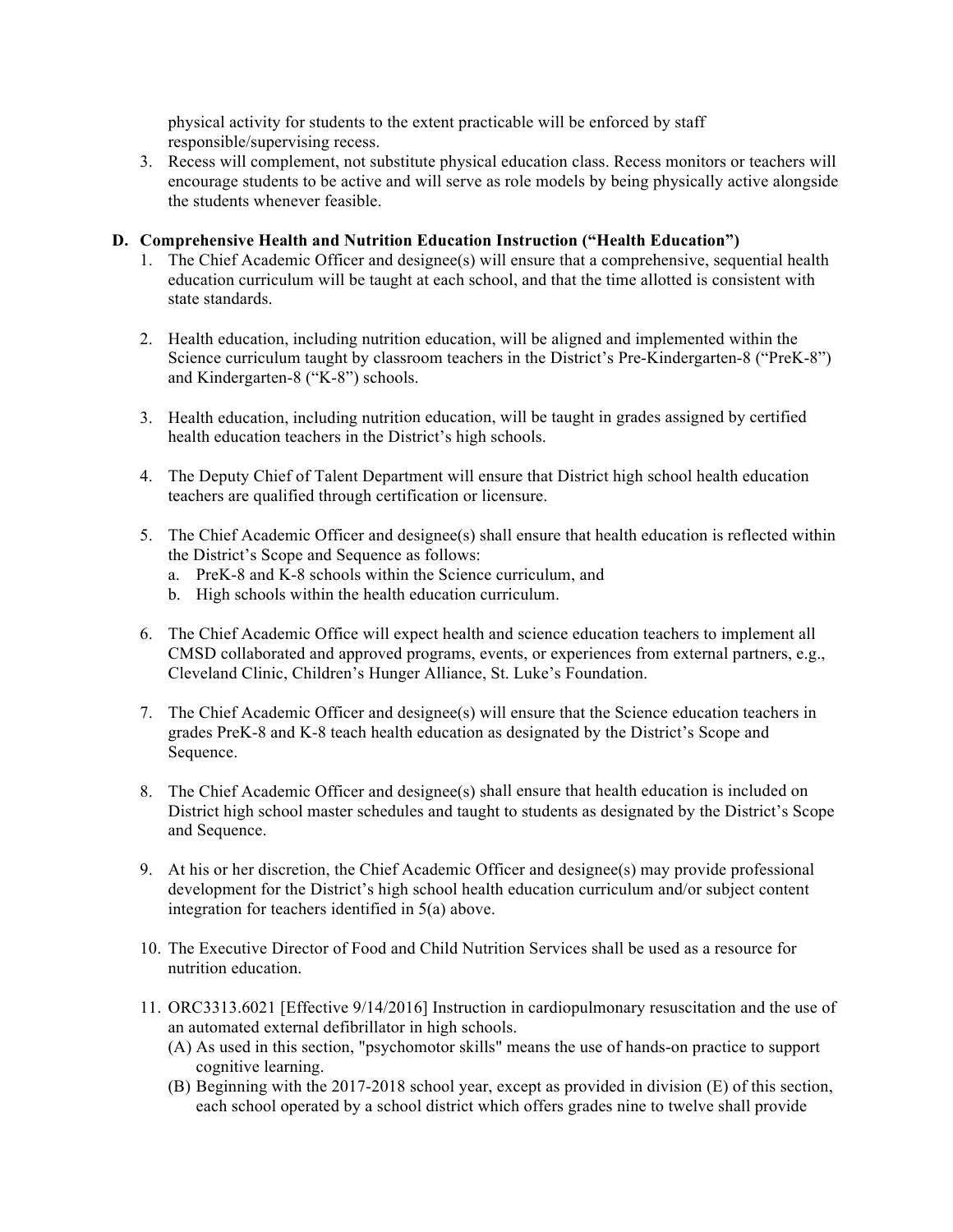instruction in cardiopulmonary resuscitation and the use of an automated external defibrillator.

 Instruction shall include the psychomotor skills necessary to perform cardiopulmonary resuscitation and use an automated external defibrillator and shall be either of the following:

- • An instructional program developed by the American heart association or the American red cross that includes instruction in cardiopulmonary resuscitation and the use of an automated external defibrillator;
- • An instructional program that is nationally recognized and based on the most current national, evidence-based emergency cardiovascular care guidelines for cardiopulmonary resuscitation and the use of an automated external defibrillator.
- (C) No student shall receive certification in cardiopulmonary resuscitation and the use of an automated external defibrillator unless the student is trained by an authorized or certified instructor.
- (D) Nothing in this section requires a licensed educator to be certified to provide training in the manner prescribed by this section to facilitate, provide, or oversee instruction in cardiopulmonary resuscitation and the use of an automated external defibrillator that does not result in certification of students.
- (E) If a student is excused from taking instruction in cardiopulmonary resuscitation under division (A)(8) of section 3313.60 of the Revised Code or if the student is a child with a disability and is incapable of performing the psychomotor skills required to perform cardiopulmonary resuscitation and to use an automated external defibrillator, as indicated in the student's IEP. the student shall not be required to receive instruction as prescribed by this section. As used in this section, "child with a disability" and "IEP" have the same meanings as in section 3323.01 of the Revised Code.

## **E. Nutrition**

- 1. School Nutrition Services All schools within the District participate in USDA child nutrition programs, e.g., the National School Lunch Program (NSLP), the School Breakfast Program (SBP).
- 2. The District also operates additional nutrition-related programs and activities including Breakfast in the Classroom, Grab 'n' Go Breakfast and school gardens.
- 3. All schools within the District are committed to offering school meals through the NSLP and SBP programs, and other applicable Federal child nutrition programs, that:
	- Are accessible to all students;
	- Are appealing and attractive to children;
	- Are served in clean and pleasant settings;
	- • Meet or exceed current nutrition requirements established by local, state, and Federal statutes and regulations in accordance with the USDA nutrition standards.
	- • The quality of purchased, prepared, and delivered foods served in the Cleveland Municipal School District meets all local Health Code standards;
	- • All a la carte offerings will meet USDA Smart Snacks in School nutrition standards for snacks and beverages;
	- • Nutrition standards will be met for specific age/grade groupings when averaged over a school week. A school week is defined as a minimum of three consecutive days and a maximum of seven consecutive days.
	- • Promote healthy food and beverage choices using at least ten of the following marketing and merchandising techniques: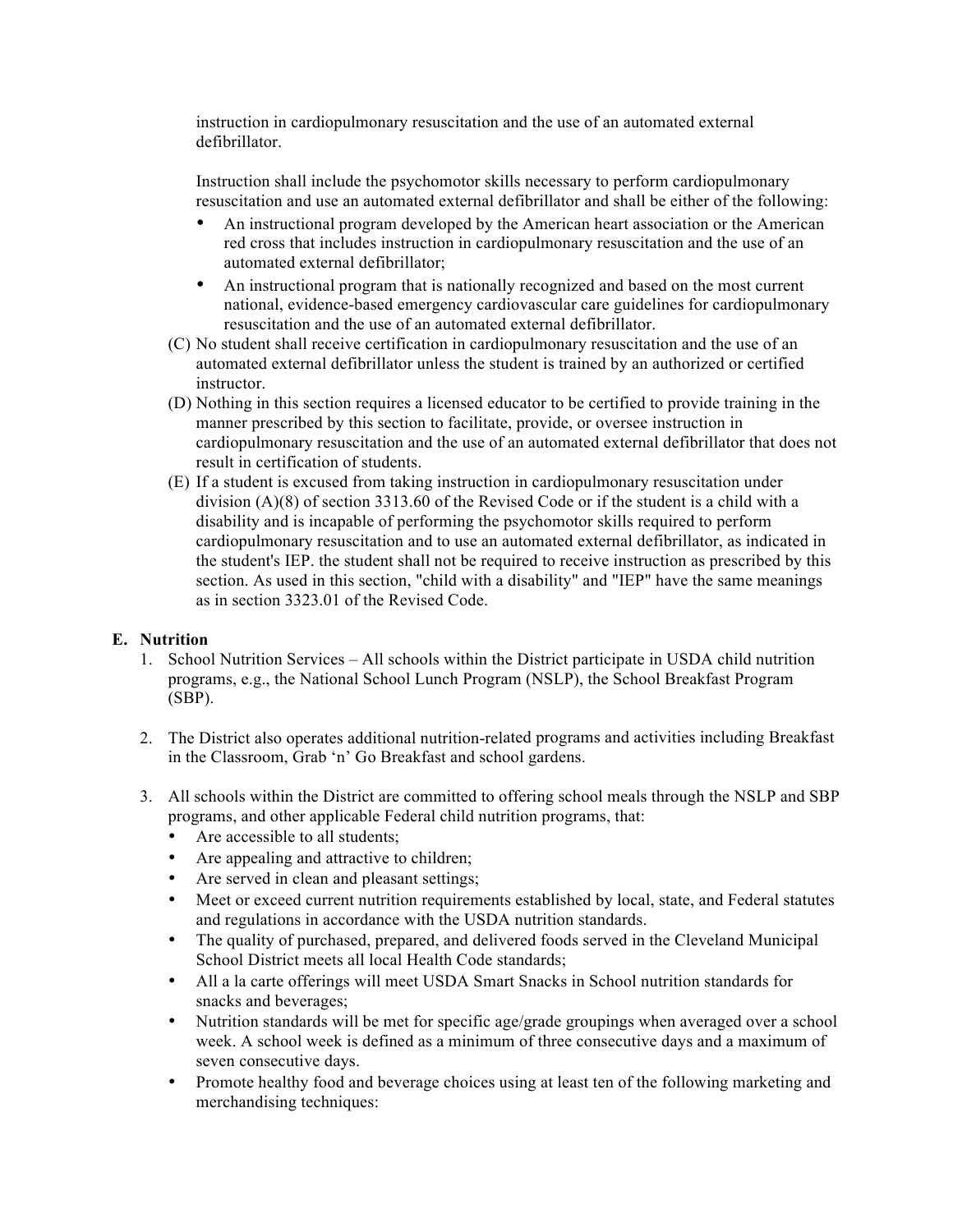- o A variety of mixed whole fruits are displayed in attractive bowls or baskets (instead of stainless-steel pans)
- o Fruit is offered in at least two locations on all service lines, one of which is right before each point of sale
- o Vegetables are offered on all serving lines
- o At least one vegetable is identified as the featured vegetable-of-the-day and is labeled with a creative, descriptive name at the point of selection
- o Place pre-packed salads or salad bar if available in a high traffic area
- o Label pre-packaged salads or salad bar choices with creative, descriptive names and display next to each choice
- o Self-serve salad bar tongs, scoops, and containers are larger for vegetables and smaller for croutons, dressing, and other non-produce items
- o White milk should be 1% or non-fat displayed in front of other beverages in all coolers and identified as a featured milk
- o Cafeteria staff politely prompt students who do not have a full reimbursable meal to select a fruit, vegetable, milk, protein, or grain.
- o Signs show students how to make a reimbursable meal on any service line
- o Alternative entrée options (salad bar, low fat and/or fat free yogurt parfaits, etc.) are highlighted on posters or signs within all service and dining areas
- o Cafeteria staff smile and greet students upon entering the service line and continually throughout meal service
- o Students, teachers, or administrators announce today's menu in daily announcements
- o A monthly menu is posted in the main office
- o Information about the benefits of school meals is provided to teachers and administration at least annually
- o Brand, name, and decorate the lunchroom in a way that reflects the student body
- o Conduct a taste test of a new entrée for acceptability with students at least once a year
- The District school nutrition program will accommodate students with special dietary needs.
- • Participation in Federal child nutrition programs will be promoted among students and families to help ensure that families know what programs are available in their children's school.
- • Principals will ensure that students will be allowed at least 10 minutes to eat breakfast and at seated. Students are served lunch at a reasonable and appropriate time of day. least 20 minutes to eat lunch, counting from the time they have received their meal and are
- Lunch will follow the recess period to better support learning and healthy eating.
- • Principals will ensure that the eating environment will be pleasant and conducive to appropriate food consumption and socialization.
- • The Director of Academic Electives and Wellness will assist as needed the School Nutrition Department in professional development resources, connecting with external partners and links to resources and tools that will assist schools' personnel.
- • Students will receive positive, motivating messages, both verbal and non-verbal, about healthy eating and physical activity throughout school setting.
- Schools will consider student need in planning for a healthy school nutrition environment.
- • Students will be asked for input and feedback through the use of student surveys and attention will be given to their comments.
- 4. Guidelines for Food and Beverages Offered, Sold and Served to Students During the School Day (Vending Machines, Snack Bars, School Stores, and Concession Stands on School Campuses) – The District is committed to ensuring that all foods and beverages available to students on the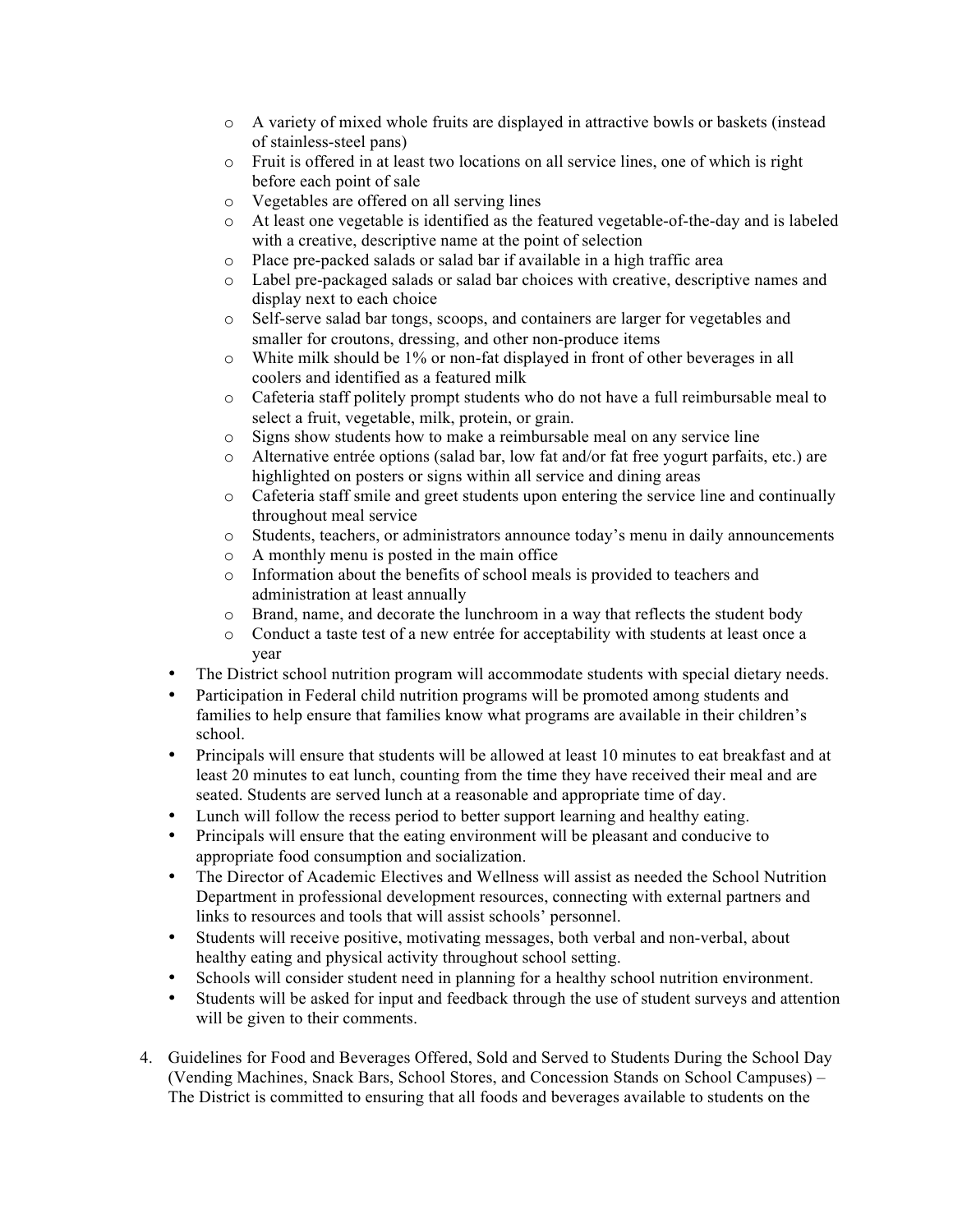school campus<sup>\*</sup> during the school day<sup>\*</sup> support healthy eating. The foods and beverages sold and served outside of the school meal programs (i.e., "competitive" foods and beverages) will meet improve student health and well-being, increase consumption of healthful foods during the school day, and create an environment that reinforces the development of healthy eating habits. A summary of the standards and information are available at the USDA Smart Snacks in School nutrition standards, at a minimum. Smart Snacks aim to

 http://www.fns.usda.gov/healthierschoolday/tools- schools-smart-snacks. The Alliance for a Healthier Generation provides a set of tools to assist with implementation of the USDA Smart Snacks in School nutrition standards available at www.healthiergeneration.org/smartsnacks.

- • School vending machines must be on a timer and turned off from the beginning of the breakfast program to one (1) hour after the end of the lunch program.
	- o The Principal will address concerns such as kinds of foods available on campus, sufficient mealtime, nutrition education and physical activity.
- • Events that require use of the District's kitchen facilities will be staffed by a School Nutrition employee who has taken and passed level 2 certification defined by the Ohio Department of Health.
- • Principals will be responsible for monitoring, controlling, and educating school groups on the merits of offering food and beverages that are healthy nutritional choices.
- 5. Guidelines for Food and Beverages Sold as Part of School-Sponsored Fundraising Activities
	- • Fundraisers of foods and beverages will meet the USDA Smart Snacks in School nutrition standards
	- • All foods served in the Cleveland Metropolitan School District by entities other than School Nutrition are of high quality and meet all applicable safety, sanitation, and health laws and regulations.
	- Only food from licensed commercial vendors and sources is sold.
	- Food will not be sold until after one hour after the end of the last lunch period.
	- • Emphasis and promotion of non-food fundraisers that have a physical activity component is strongly encouraged.
	- • Principals and their site-based school wellness councils/teams will monitor fundraisers to ensure compliance with the CMSD Comprehensive Wellness Policy and USDA Smart Snacks in School nutrition standards.
- 6. Guidelines for Food and Beverages Served at Classroom Parties, School Celebrations, and School Meetings before, during, or after school hours.
	- • All foods must meet USDA Smart Snacks in School nutrition standards for healthy beverages and snacks.
	- • The District will provide a list of healthy celebration ideas to families and teachers, including non-food celebration ideas. Healthy celebration ideas from the Alliance for a Healthier Generation and from the USDA will be used.
	- • Efforts should be made to contact School Nutrition to arrange for catering service support for these types of events. School Nutrition ensure that all catered items meet the same standards as the standards for school meals, beverages, and snacks.
	- • In the event that School Nutrition cannot meet the needs of the particular type of event, food served in schools must be from licensed commercial vendors to reduce the risk of food borne illness and allergic reactions.
	- • To reduce the risk of food borne illness and allergic reactions, family and community members should be encouraged to only purchase prepackaged food items.
	- • The District will provide teachers and other relevant school staff a list of alternative ways to reward children. Foods and beverages will not be used as a reward or withheld as punishment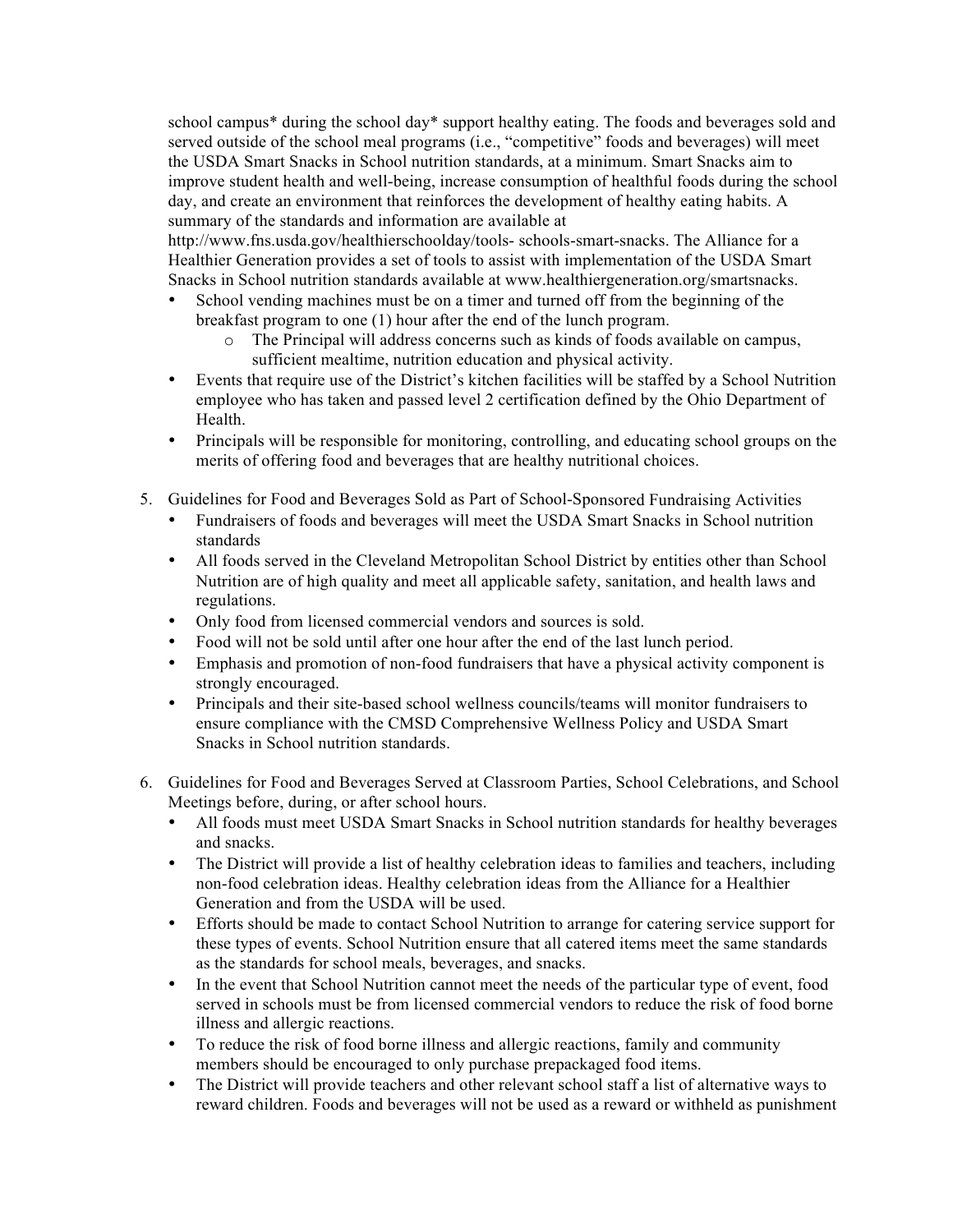for any reason, such as for performance or behavior.

- • Building principals will ensure that school-based activities are consistent with the CMSD Comprehensive Wellness Policy including school events, field trips, dances and assemblies.
- Students will be given the opportunity to provide input on local, cultural and ethnic favorites.
- • Students will receive nutrition education that is interactive and teaches the skills needed to adopt healthy eating behaviors. Teachers are encouraged to integrate nutrition education into core curriculum areas such as math, science, social studies and language arts as applicable. Nutrition education will be offered in collaboration with school foodservice staff and teachers.
- • Use of food as a punishment or a reward is prohibited before, during and after the school day. The U. S. Department Agriculture prohibits the use of food as a form of reward or punishment.
- 7. Water To promote hydration, free, safe, unflavored drinking water will be available to all students where school meals are served during mealtimes. Water cups/jugs will be available in the cafeteria if a drinking fountain is not present. Water sources and containers, in the cafeteria, will be maintained on a regular basis to ensure good hygiene standards. Such sources and containers may include drinking fountains and water jugs for delivering drinking water.
- 8. Food and Beverage Marketing in Schools –the District is committed to providing a school environment that ensures opportunities for all students to practice healthy eating and physical activity behaviors throughout the school day while minimizing commercial distractions. The District strives to teach students how to make informed choices about nutrition, health and physical activity. These efforts will be weakened if students are subjected to advertising on District property that contains messages inconsistent with the health information the District is to protect and promote student's health by permitting advertising and marketing for only those foods and beverages that are permitted to be sold on the school campus, consistent with the District's wellness policy. To that end, any foods and beverages marketed or promoted to students on the school campus\* during the school day\* will meet or exceed the USDA Smart Snacks in School nutrition standards. imparting through nutrition education and health promotion efforts. It is the intent of the District
- **F. Social Emotional Learning ("SEL")**  The Chief Academic Officer or designees promote, guide and support the work of the department through the following strategies:
	- 1. The Quality Standards document is comprised of eight basic standards that are expected to be met for all supports that CMSD personnel and community organizations provide to students. These standards reflect the values and priorities of CMSD initiatives and its academic transformation plan by creating a direction of practice and a framework for evaluation of these practices.
	- 2. The Promoting Alternative Thinking Strategies ("PATHS") curriculum is an evidence-based classroom curriculum model designed to facilitate the social emotional development of children from Pre-K through Grade 5. The program provides skill-building for students as well as teachers and has a strong parent component to encourage family involvement.
	- 3. The Peer Mediation Program has been implemented in 72 of our PreK-8 schools and is primarily ideal in Grades 6-8. De-escalation techniques are used to deter and/or calm students down from situations that might otherwise escalate into violent behaviors.
	- 4. The Student Support Team ("SST") is a problem-solving group of school staff located at each site. The SST goal is to address students' problems, including academic, behavior and/or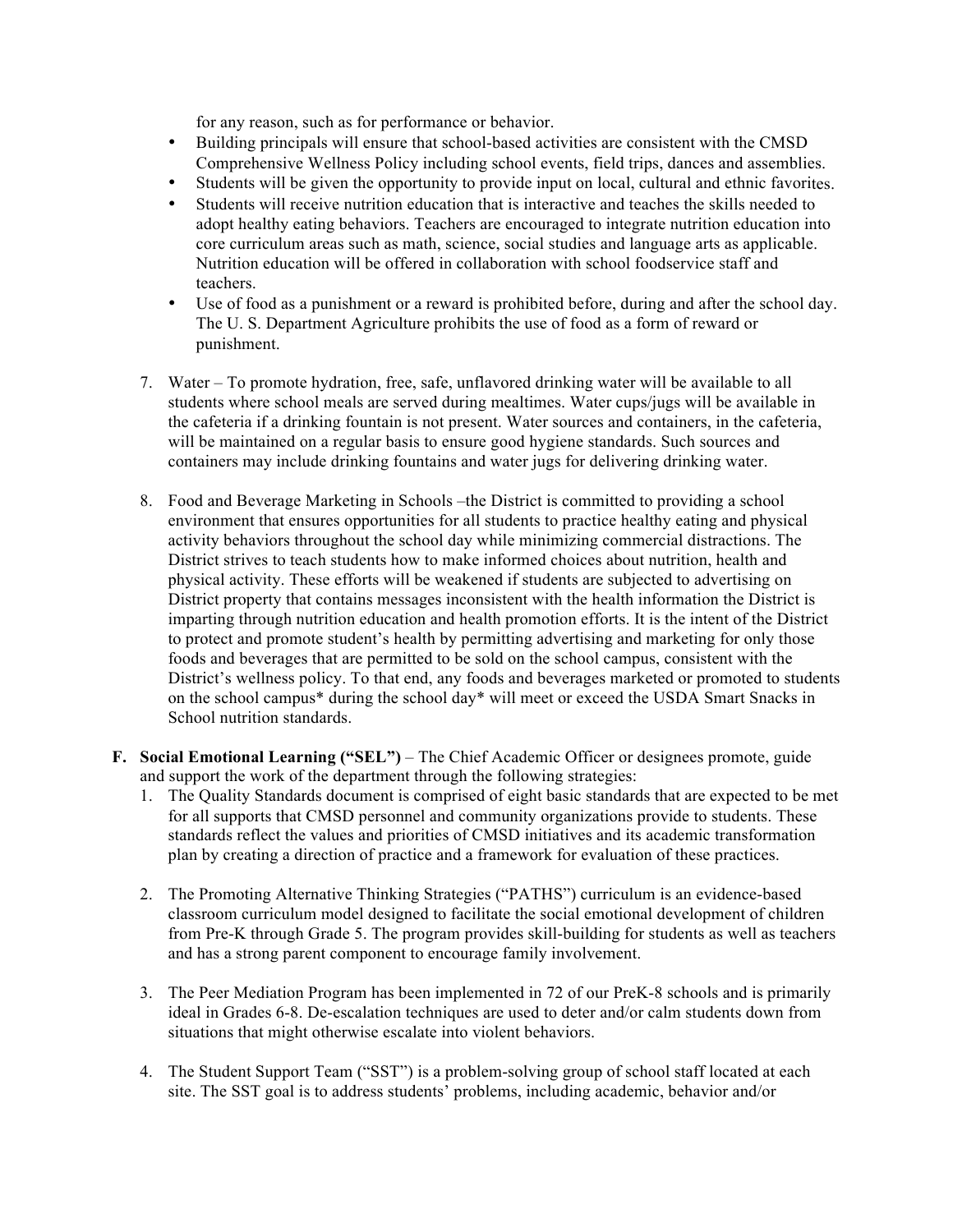attendance, in a timely manner through evidence-based interventions to help them achieve in school.

- 5. The Target 11 Attendance initiative supports parents in monitoring their children's attendance with data and incentives.
- 6. K-12 Planning Centers are located at each school and is managed by highly trained paraprofessionals. The goal of the Planning Center is to keep students in school by providing support and interventions to students, teachers, and families. The Planning Center promotes social/emotional learning in an individual or small group setting through evidence-based interventions. Ripple Effects, a program used in Planning Centers, is a computerized program that addresses non-academic factors and its impact on academic success.
- 7. The District Rapid Response Team addresses all student concerns relative to their emotional and health needs. The CMSD Crisis Desk is staffed by Crisis Coordinators who consult, manage, and deploy resources to all schools and District sites as needed. Responders (school psychologists, counselors, nurses, county/city agencies, etc.) travel to the identified sites and provide stabilization, intervention, and resources to de-escalate the reported crisis situation.
- 8. The goal of the Bullying Prevention program is to decrease the prevalence of bullying and promote a safe, warm environment. This can be accomplished at the elementary, middle, and high school levels through the use of a prevention model. We are integrating current SEL tools that promote social skill- building, self-control, critical thinking, decision making, and the acceptance of differences.
- 9. Class Meetings are used as a vehicle for classroom-level problem-solving and decision making. These meetings are an inclusive, proactive, and community-building approach to promoting the well- being of all students and for preventing and reducing negative outcomes for students. Class meetings are facilitated by adults and students daily, and the last 20 minutes. Class Meetings may include planning and problem-solving activities, social/emotional skill development, development of study habits, college/career planning, and individual support.
- 10. The Second Step initiative is an evidence-based, classroom program designed to facilitate the social and emotional development of youth in grades 6, 7, and 8. The program provides skill building for students as well as teachers in the positive use of social and emotional learning abilities for everyday situations. The middle school program highlights Bully-Prevention, Emotion Management, Goal Setting, Substance Abuse Prevention, Empathy and Communication in a way that is stimulating and thought provoking. Strong problem-solving skills are continually emphasized throughout the lessons by means of practical applications.
- 11. The Student Advisory Committee is a high school initiative that is part of The Cleveland Plan Law. The composition of the team is representative of the entire student body. During the quarterly sessions, the scholars analyze the Conditions for Learning data for their schools and develop actionable items to be implemented in their schools. They also have an opportunity to share school pride and to brainstorm ideas with scholars from other schools that are also focused on District improvement. Our Chief Executive Officer attends each of these sessions. He is an active part of the planning and facilitates interactive sessions with the scholars. He is also focused District. Approximately, 400 scholars participate in this high-energy leadership opportunity. The scholars enjoy having the opportunity to share their ideas, apply social and emotional learning competencies and develop leadership skills through student voice. They are especially honored to on making sure that the scholars' suggestions become actionable items in the schools and in the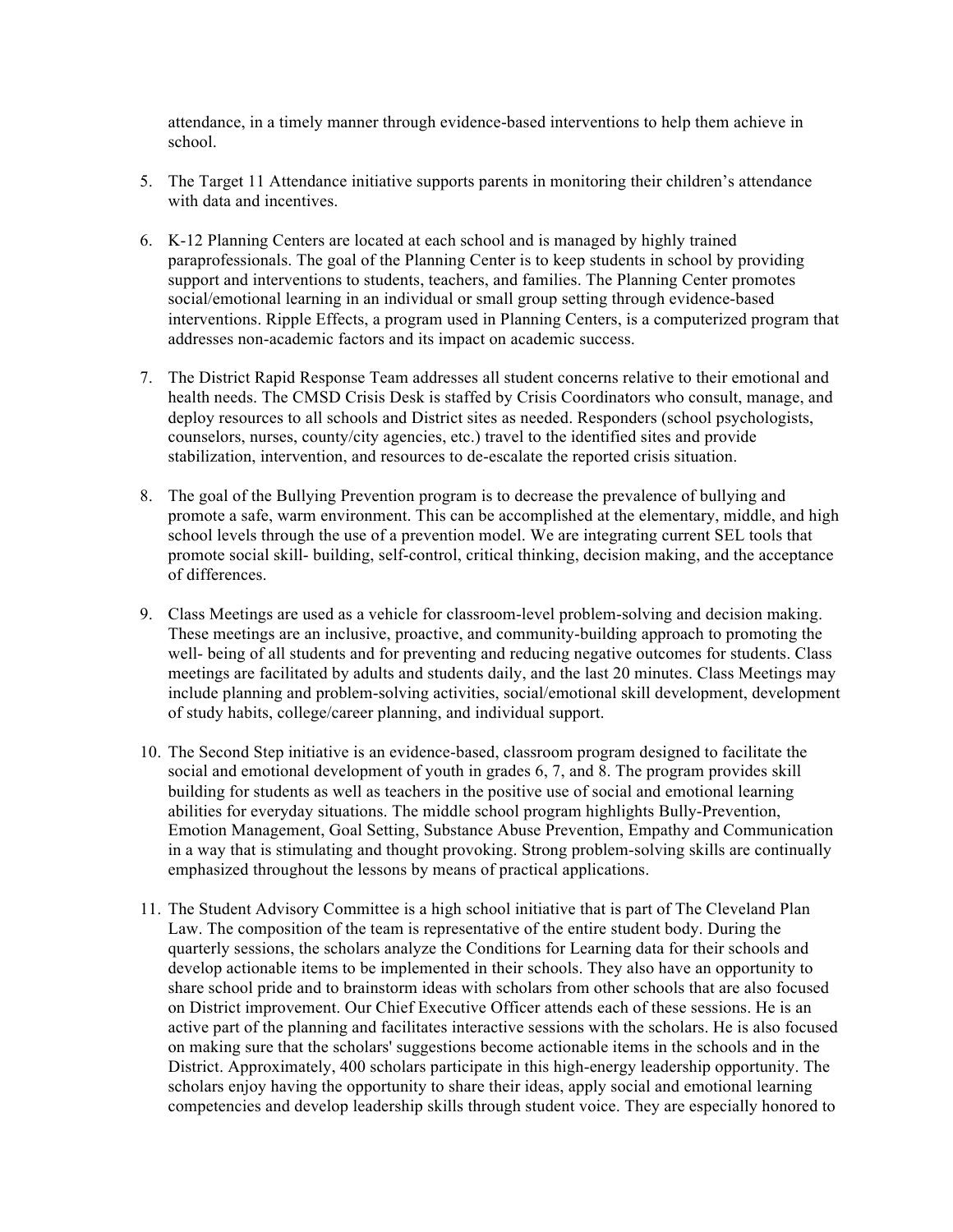share time with our CEO.

- 12. The Chief Academic Office will expect its designee(s) to implement all CMSD collaborated and approved programs, events, or experiences from external partners.
- **G. Nursing**  The Chief Academic Officer or designees in the Special Education Department promote, guide, and support the work of District Nurses as follows:
	- 1. Provide health education to improve student health through behavior and preventing or reducing risk factors of incurring diseases.
	- 2. The Chief Academic Office will expect its designees to implement all CMSD collaborated and approved programs, events, or experiences from external partners.
	- 3. Encouraging staff and family health promotion by
		- a. Sponsoring disease prevention and health promotion programs such as but not limited to
			- Blood pressure checks (Health Screenings)
			- Blood-borne pathogen lectures, and students, staff and community education)
			- Cancer awareness information; disease awareness and prevention.
			- Sleep education (providing and conducting education on school readiness.)
			- Serving on the school wellness council.
		- b. Individual and group information sessions for health maintenance and emergencies.
	- 4. Maintain a safe physical and psychological environment to support learning.
	- 5. Create and maintain partnerships with families, schools, community groups, and individuals that allow sharing and maximizing resources to support the health and welfare of children.
	- 6. Form a nursing assessment of a student by creating a case finding through screening, observation, and direct and indirect referrals.
		- a. Immunizations: This is an ongoing process to determine if students are in compliance with state regulations. If students are found to be in compliance, records are computerized and copied. If not in compliance, parents are referred to either private physicians, Health Department clinics, or to a school-based immunization clinic.
		- b. Referrals and consultation: Nurses notify parents, teachers, and health professionals of screening results and make referrals as necessary. From these consultations, an IHP (Individual Healthcare Plan) may be developed. Assistance is also given to parents and staff to find appropriate health care providers and to teach parents how to access the health care system.
	- 7. School Nurses will attend SST and 504 meetings when available and when there is a health issue involved that can affect the child's education. If a nurse is unavailable to attend an SST meeting, SEL will provide assistance, support, and direction.
		- a. Nurses assist in writing the IEP's (Individual Education Plan) and provide documentation by acting as an intermediary with the health care system. Parents might also need assistance with barriers with the educational system concerning a medical/emotional issue.
		- b. School nurses can help parents collect medical information that may be needed for support in a meeting.
		- c. Environmental health describes anything from whether a bathroom has soap, water, and paper towels to helping decide if a lunch time snack is considered healthy. It may also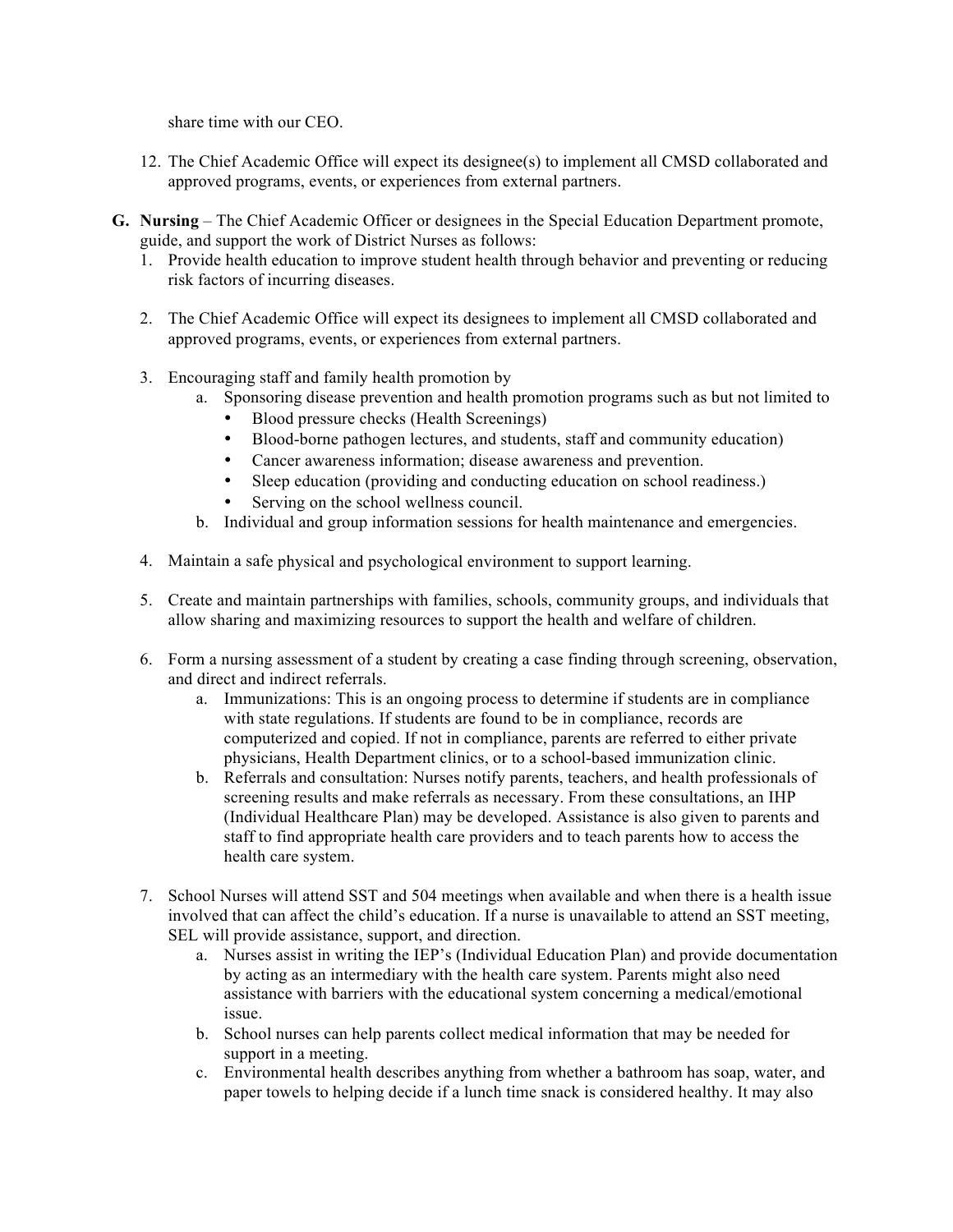also include assessing the environment after a serious incident at the school such as fire include the school environment such as temperature, ventilation, and smell. This may or illness

- **H. 100% Tobacco-Free School Campuses**  The Board of Education, in an effort to protect and promote the health and well-being of all students and staff, aware of the serious health risks associated with the use of tobacco products to users and non-users, and recognizing that School District personnel and school visitors serve as role models to students, adopts this policy to establish a 100% Tobacco-Free School Campuses Policy.
	- 1. Tobacco Use Prohibited The School District prohibits all students, staff members, volunteers, and school visitors from using tobacco in any form, at any time (including non-school hours) in or on School District property, including;
		- a. Any School District building or facility, including those leased by the School District;
		- b. Any school grounds, athletic grounds, or parking lots; and
		- c. Any vehicle owned, leased, rented, or chartered by the School District.

 The School District further prohibits all students, staff members, volunteers, and school visitors from using tobacco in any form, at any time (including non-school hours) at any District-sponsored events, regardless of whether they occur on or off School District property.

 Additionally, no student is permitted to possess tobacco products or tobacco paraphernalia on any school property or at any School District-sponsored event at any time.

 The School District's prohibitions against tobacco use and possession are to be in effect at all times: twenty-four (24) hours per day, seven (7) days per week, and year-round.

- 2. Tobacco Promotion Prohibited The School District prohibits tobacco advertising on school grounds, in or on all school property including school vehicles, in all school-sponsored publications, at all school-sponsored events, and any publication or event under the control of the School District.
- 3. Notice Appropriate signage indicating tobacco use is not permitted shall be posted throughout the School District's property and school campuses including at entrances and other appropriate locations on all academic buildings, administrative spaces, athletic fields, parking lots, and school vehicles. Students and District personnel will be provided notice of this policy annually.
- other components of the school health program. 4. Educational Reinforcement – Tobacco-use prevention education should be coordinated with the
- 5. Disciplinary Enforcement The School District's prohibitions against tobacco use and possession may be enforced with respect to students and staff through the School District's applicable disciplinary processes. Disciplinary measures taken against students and staff for violations of this policy will comply with applicable requirements of Ohio law, related Board polices, and contractual agreements.

 Disciplinary actions taken against school visitors found in violation of this policy may include a verbal notification of the policy for the first offense and removal from the school property or activity for a subsequent or continuing offense.

#### **I. District Wellness Council**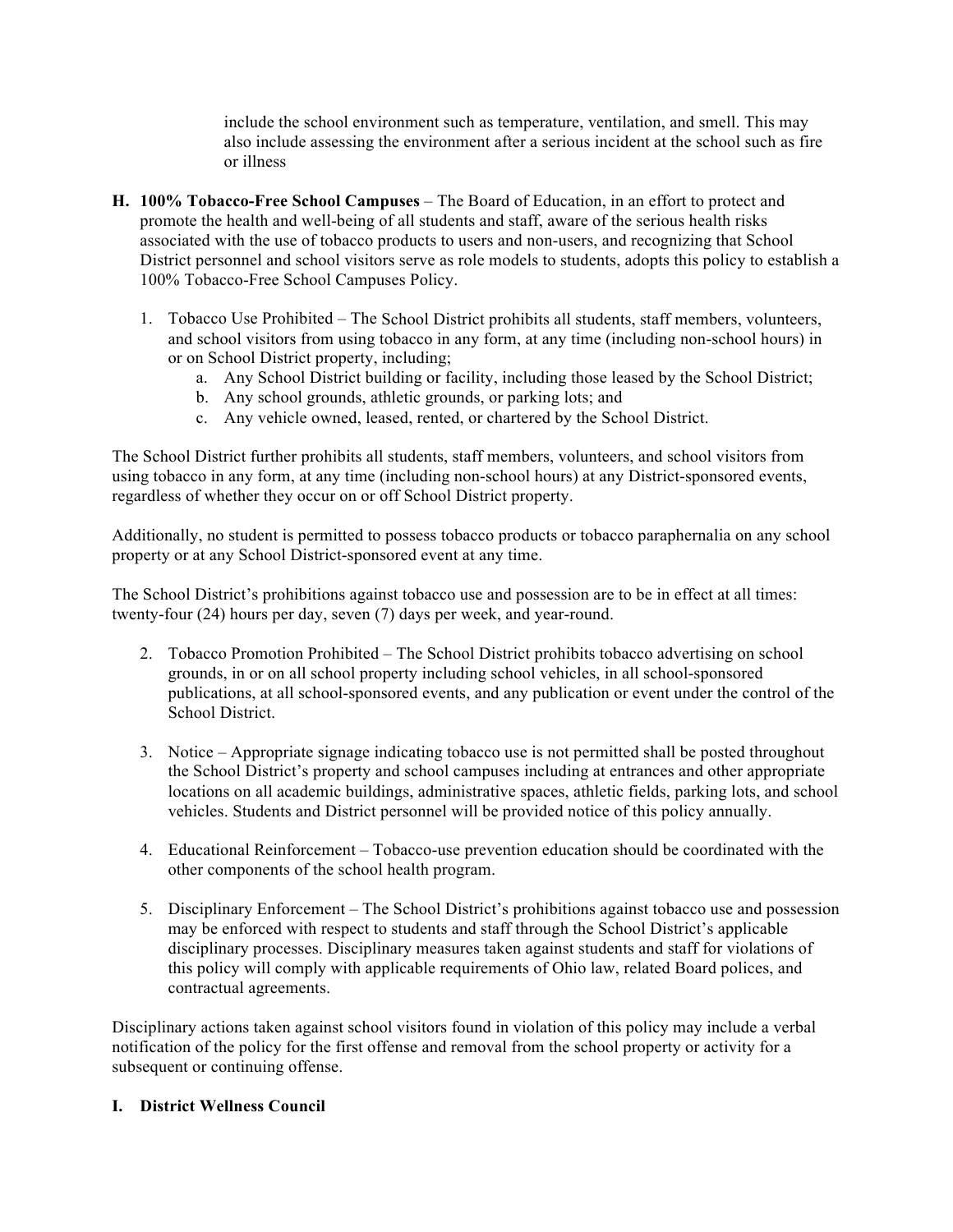- 1. The Cleveland Metropolitan School District will convene a representative district wellness council (hereto referred to as the DWC) or work within an existing school health committee that meets at least four times per academic year to establish goals for and oversee school health and safety policies and programs, including development, implementation, and periodic review and update of this district-level wellness policy (heretofore referred as "wellness policy").
- 2. The DWC membership will represent all school levels (elementary and secondary schools) and representatives of the school nutrition program (ex., school nutrition director); physical education teachers; health education teachers; school health professionals (ex. nurses, mental health and social services staff ); school administrators (ex., superintendent, principal, assistant principal), school board members and the general public. To the extent possible, the DWC will include representatives from various school buildings and reflect the diversity of the community. In the event that school representatives or parents are not able to attend DWC meetings in person, opportunities for regular feedback will be made available through various mechanisms. include (to the extent possible), but not be limited to: parents and caregivers; students;
- 3. The Director of Academic Electives and Wellness or designee(s) will convene the DWC and facilitate development of and updates to the wellness policy and will support each school's compliance with the policy.
- 4. Each school within the District will establish an ongoing school wellness council that convenes to review school-level issues, in coordination with the DWC.
- 5. Leadership The Director of Academic Electives and Wellness or designee(s) will convene the DWC and facilitate development of and updates to the wellness policy and will support each school's compliance with the policy.

| <b>Name</b>       | <b>Title</b>                                                  | <b>Email Address</b>                                                  | Role                                                                                      |
|-------------------|---------------------------------------------------------------|-----------------------------------------------------------------------|-------------------------------------------------------------------------------------------|
| Desiree<br>Powell | Director<br>Interscholastic<br>Athletics, Health,<br>Physical | Desiree.Powell@clevelandmetroschools.org Responsible for the District | Wellness Policy and all non-<br>core curriculum standards<br>implementation and trainings |
|                   | Education & Student<br>Activities                             |                                                                       |                                                                                           |

 It is strongly recommended that each school designate a school wellness policy coordinator, who will ensure compliance with the policy and work with the Strategic Communications and Family and Community Engagement offices to promote the Comprehensive Wellness Policy to staff, students, parents, and the community.

#### **J. Evaluation**

 1. Site Current District Evaluations – The District will develop and maintain a plan for delineates roles, responsibilities, actions, and timelines specific to each school, and includes information about who will be responsible to make what change, by how much, where, and when, as well as specific goals and objectives for nutrition standards for all foods and beverages available on the school campus, food and beverage marketing, nutrition promotion and education, physical activity, physical education, and other school-based activities that promote student health and wellness. It is recommended that the school use the Alliance for a Healthier Generation's Healthy Schools Program online tools (available at implementation to manage and coordinate the execution of this wellness policy. The plan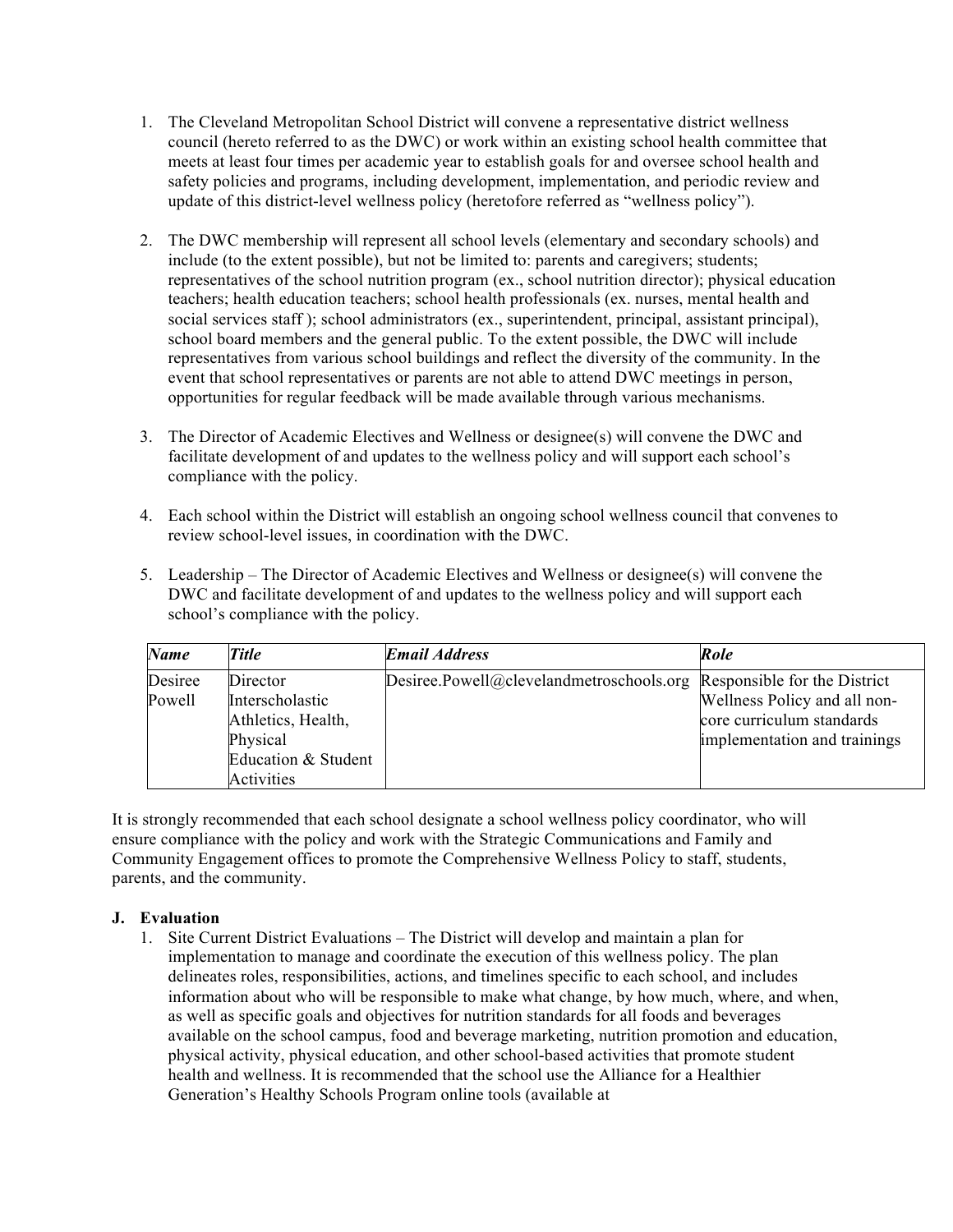https://www.healthiergeneration.org) to complete a school-level assessment based on the Centers for Disease Control and Prevention's School Health Index, create an action plan that fosters implementation, and generate an annual progress report.

This wellness policy can be found at: http://www.clevelandmetroschools.org

- 2. Recordkeeping The District will retain records to document compliance with the requirements of the wellness policy at the District's Administrative Offices: Curriculum & Instruction. Documentation maintained in this location will include but will not be limited to:
	- a. The written wellness policy;
	- b. Documentation demonstrating that the policy has been made available to the public;
	- c. Documentation of efforts to review and update the wellness policy, including an indication of who is involved in the update and methods the District uses to make stakeholders aware of their ability to participate in the DWC;
	- d. Documentation to demonstrate compliance with the annual public notification requirements;
	- e. The most recent assessment on the implementation of the wellness policy;
	- f. Documentation demonstrating the most recent assessment on the implementation of the wellness policy has been made available to the public.
- 3. Annual Notification of Policy The District will actively inform families and the public each year of basic information about this policy, including its content, any updates to the policy and implementation status. The District will make this information available via the District website and/or District-wide communications. The District will provide as much information as possible about the school nutrition environment. This will include a summary of the District's events or activities related to wellness policy implementation. Annually, the District will also publicize the name and contact information of the District/school officials leading and coordinating the DWC, as well as information on how the public can get involved.
- 4. The DWC, with engaged feedback from individual school wellness councils, will establish and monitor goals and objectives for the District's schools, specific and appropriate for each components listed in Sections III-V of this policy. instructional unit (elementary or secondary as appropriate), for each of the content-specific
	- a. The District with the collaboration and support of local research institutions, universities, external partners and interns where feasible will track, analyze, and report on any correlations between improvements in health-promoting environments with education outcomes, such as absenteeism, disciplinary referrals, test scores, average grades, or health measures such as consumption of whole grains, fruits, or vegetables through the school meal programs or BMI, school climate measures. Fitness gram or psycho-social measures such as self-reported "connectedness," or other
	- b. The District will also track and annually report other related information, such as findings from food safety inspections, aggregate participation in school meals programs, income reported from competitive food sales, fundraising revenues, and other such information, as feasible.
- 5. Triennial Progress Assessments At least once every three years, the District will evaluate compliance with the wellness policy to assess the implementation of the policy and include:
	- a. The extent to which schools under the jurisdiction of the District are in compliance with the wellness policy;
	- b. The extent to which the District's wellness policy compares to the Alliance for a Healthier Generation's model wellness policy; and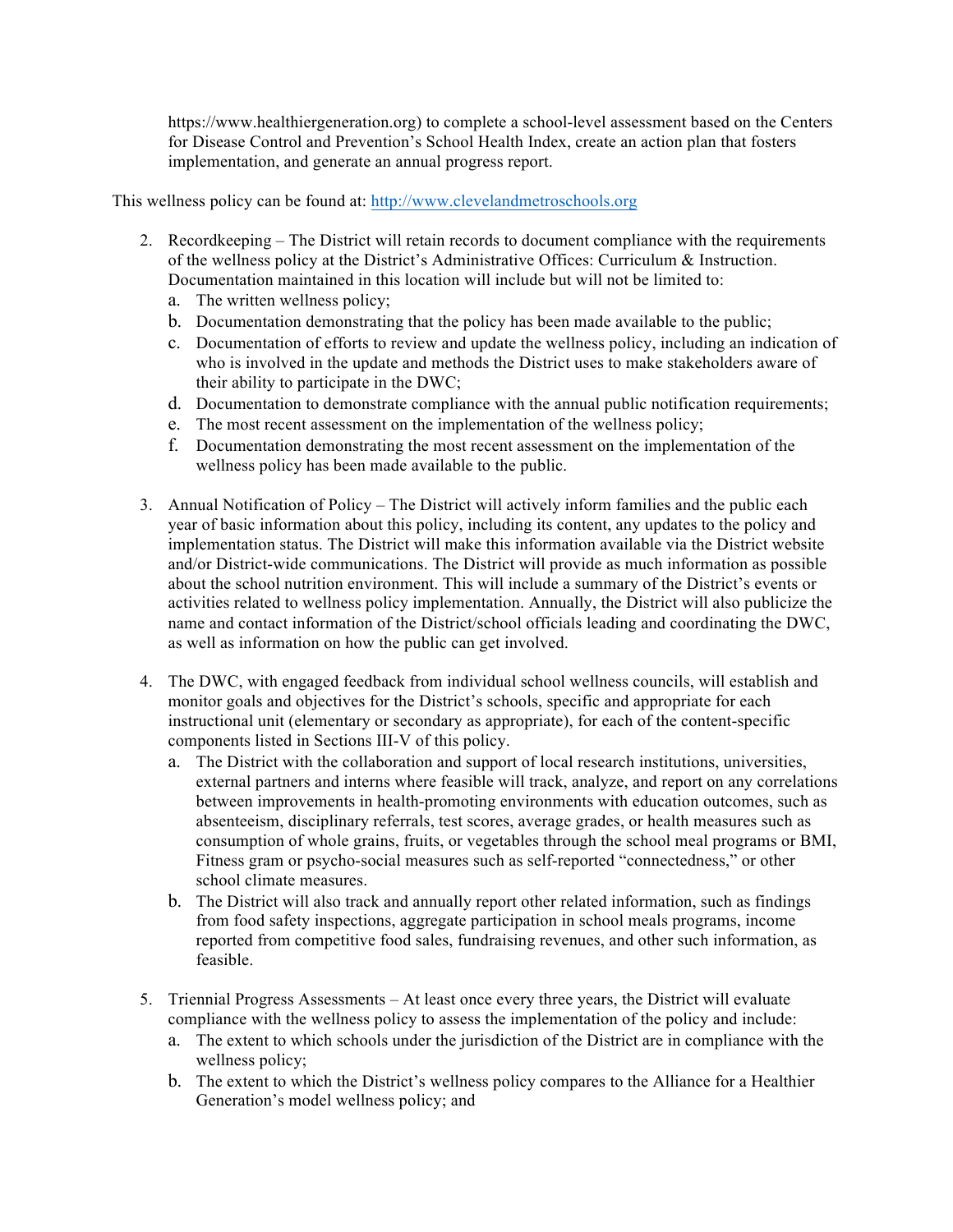c. A description of the progress made in attaining the goals of the District's wellness policy. The position/person responsible for managing the triennial assessment and contact information is:

 Desiree Powell, Director, Interscholastic Athletics, Health, Physical Education & Student Activities Activities<br>1111 Superior Ave. E, Suite #1800, Cleveland, Ohio 44114 Desiree.Powell@clevelandmetroschools.org

 The DWC, in collaboration with individual schools, will monitor schools' compliance with this wellness policy.

 The Triennial Report as with any other evaluation reports will be accessible for all District employees, students, families and community via the District website at www.clevelandmetroschools.org

- 6. Revisions and Updating the Policy The DWC will update or modify the wellness policy based on the results of the annual progress reports and triennial assessments, and/or as District priorities change; community needs change; wellness goals are met; new health science, information, and policy will be assessed and updated as indicated at least every three years, following the triennial technology emerges; and new Federal or state guidance or standards are issued. The wellness assessment.
- 7. Community Involvement, Outreach, and Communications The District is committed to being responsive to community input, which begins with awareness of the wellness policy. The District will actively communicate ways in which representatives of DWC and others can participate in a variety of means appropriate for the District. The District will also inform families of the improvements that have been made to school meals and compliance with school meal standards, availability of child nutrition programs and how to apply, and a description of and compliance with USDA Smart Snacks in School nutrition standards. The District will use electronic mechanisms, such as email or displaying notices on the District's website, as well as non- electronic mechanisms, such as newsletters, presentations to families, or sending information home to families, to ensure that all families are actively notified of the content of, implementation of, and updates to the wellness policy, as well as how to get involved and support the policy. The District will ensure that communications are culturally and linguistically appropriate to the community and accomplished through means similar to other ways that the district and individual schools are communicating other important school information with parents. the development, implementation, and periodic review and update of the wellness policy through

 The District will actively notify the public about the content of or any updates to the wellness policy annually, at a minimum. The District will also use these mechanisms to inform the community about the availability of the annual and triennial reports.

- a. The Cleveland Metropolitan School District in partnership with community organizations and governmental agencies will support programming that enhances academic health, social, and wellness programming for students, families, and District employees. Each activity or program will include an aggressive effort to assess and/or evaluate each program to determine the outcomes of the activity.
- b. Yearly Updates: The DWC will report to the Board of Education annually for its review, input and directives on the programs, collaborations, and initiatives of the DWC.

### **VI. RELATED PROCEDURES AND REGULATIONS**:

Administrative Procedure